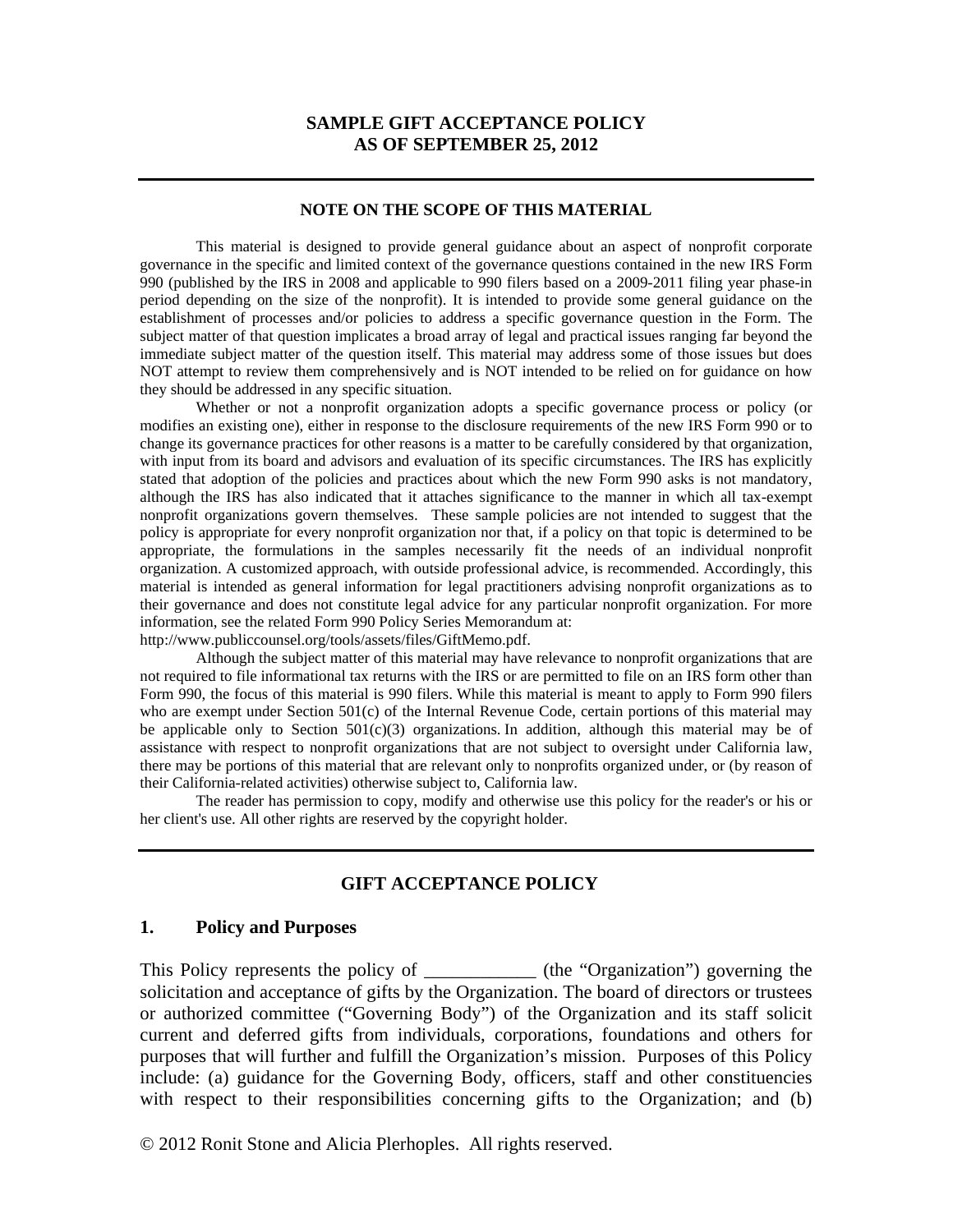guidance to prospective donors and their professional advisors when making gifts to the Organization. The provisions of this Policy shall apply to all gifts received by the Organization. Notwithstanding the foregoing, the Organization reserves the right to revise or revoke this Policy at any time, and to make exceptions to the Policy.

\_\_\_\_\_\_\_\_\_\_\_\_\_\_\_\_\_\_\_\_\_\_\_\_\_\_\_\_\_\_\_\_\_\_\_\_\_\_\_\_\_\_\_\_\_\_\_\_\_\_\_\_\_\_\_\_\_\_\_\_\_\_\_\_\_\_\_\_\_\_\_\_ \_\_\_\_\_\_\_\_\_\_\_\_\_\_\_\_\_\_\_\_\_\_\_\_\_\_\_\_\_\_\_\_\_\_\_\_\_\_\_\_\_\_\_\_\_\_\_\_\_\_\_\_\_\_\_\_\_\_\_\_\_\_\_\_\_\_\_\_\_\_\_\_ \_\_\_\_\_\_\_\_\_\_\_\_\_\_\_\_\_\_\_\_\_\_\_\_\_\_\_\_\_\_\_\_\_\_\_\_\_\_\_\_\_\_\_\_\_\_\_\_\_\_\_\_\_\_\_\_\_\_\_\_\_\_\_\_\_\_\_\_\_\_\_\_

The mission (or a summary of the mission) of the Organization is: \_\_\_\_\_\_\_\_\_\_\_\_\_\_\_

## **2. Use of Legal Counsel**

 $\frac{1}{2}$  ,  $\frac{1}{2}$  ,  $\frac{1}{2}$  ,  $\frac{1}{2}$ 

 **A. The Organization.** The Organization shall seek the advice of legal counsel in matters relating to acceptance of gifts when appropriate. Review by legal counsel is recommended for:

- (1) Closely held stock transfers that are subject to restrictions or buy-sell agreements;
- (2) Documents naming the Organization as trustee;
- (3) Gifts involving contracts such as bargain sales, partnership agreements, or other documents requiring the Organization to assume an obligation;
- (4) Transactions with a potential conflict of interest;
- (5) Gifts of real estate;
- (6) Pledge agreements;
- (7) Any gift with restrictions; and
- (8) [Insert any other instances where use of counsel is deemed appropriate by the Governing Body.]

**B.** Donor. For non-standard gifts, in order to avoid potential any conflicts or potential conflicts of interest, the Organization should encourage prospective donors to seek the assistance of their own legal and financial advisors in matters relating to their gifts and the resulting tax and estate planning consequences.

# **3. General Policy**

The Organization shall not accept gifts that:

- (1) Violate the terms of the Organization's organizational documents;
- (2) Would jeopardize the Organization's status as an exempt organization under federal or state law;
- (3) Are too difficult or expensive to administer;
- (4) Are for purposes that do not further the Organization's objectives; or
- (5) Could damage the reputation of the Organization.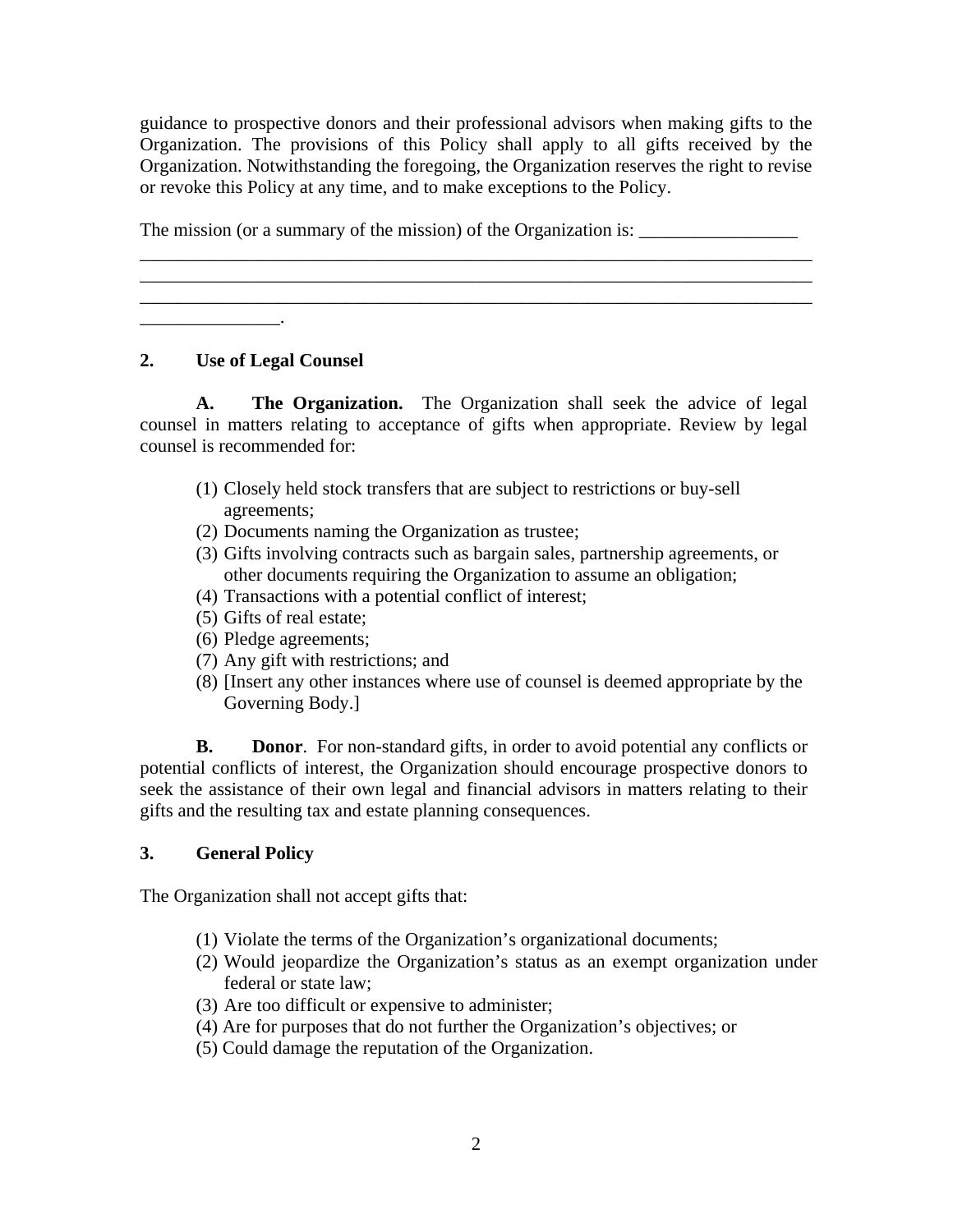Subject to Section 4 below, all final decisions on the acceptance or refusal of a gift, shall be made by the Governing Body.

## **4. Policy Regarding Specific Types of Gifts**

**A. Gifts Generally Accepted Without Review (Unrestricted Gifts of Cash)**. The Organization will accept unrestricted gifts of cash without prior review by the Governing Body, provided that, for donations of \$\_\_\_\_\_\_\_\_\_\_\_\_ or more, the identity of the donor has been vetted with respect to any reputational or policy issues. Unrestricted gifts of cash are acceptable in any form.Checks shall be made payable to the Organization.

**B. Gifts Subject to Governing Body Review Prior to Acceptance**.All gifts, other than unrestricted gifts of cash, must be reviewed by the Governing Body prior to acceptance, unless the Governing Body authorizes certain de minimis gifts or categories of gifts to be accepted without its review. The following guidelines also apply:

- (1) **Tangible Personal Property:** The Governing Body shall review and decide whether to accept gifts of tangible personal property by considering the following factors:
	- i. Whether the property furthers the mission of the Organization;
	- ii. The marketability of the property;
	- iii. The restrictions on the use, display, or sale of the property; and
	- iv. Carrying costs and possible liability for the property.

## (2) **Marketable Securities:**

i. Unrestricted marketable securities may be transferred to an account maintained by the Organization at one or more brokerage firms or delivered physically with the transferor's signature or stock power attached. All marketable securities shall normally be sold as soon as practical following receipt, unless otherwise directed by the Organization's Governing Body.

ii. If the marketable securities are restricted by applicable securities laws, the Governing Body shall make the final determination on the acceptance of the restricted securities.

(3) **Closely-Held Securities:** Closely-held securities, including debt and equity positions in non-publicly traded companies, interests in LLPs and LLCs, or other ownership forms, can be accepted subject to the approval of the Governing Body of the Organization. The Governing Body shall review and decide whether to accept closely held securities based on the following factors: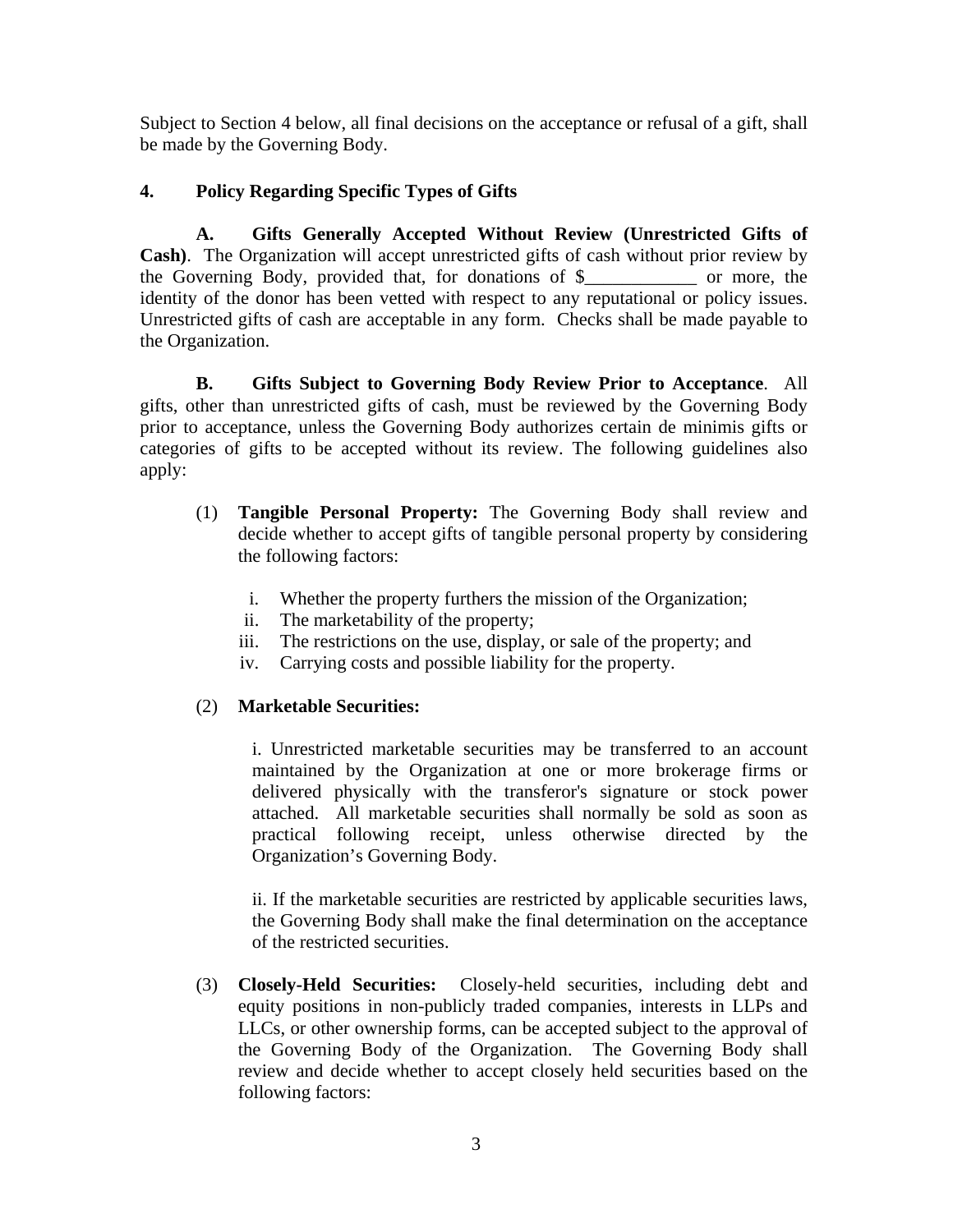- i. Restrictions on the security that would prevent the Organization from ultimately converting the securities to cash;
- ii. The marketability of the securities; and
- iii. Any undesirable consequences for the Organization from accepting the securities.

If potential problems arise on initial review of the security, further review and recommendation by an outside professional may be sought before making a final decision on acceptance of the gift. The final determination on the acceptance of closely held securities shall be made by the Governing Body of the Organization with advice of legal counsel when deemed necessary. Non-marketable securities shall be sold as quickly as possible.

- (4) **Bequests:** Donors may make bequests to the Organization under their wills and trusts. A bequest will not be recorded as a gift until the gift is irrevocable. When the gift is irrevocable, but is not due until a future date, the gift will be recorded in accordance with GAAP.
- (5) **Charitable Remainder Trusts:** The Organization may accept designations as remainder beneficiary of a charitable remainder trust. The Organization [may] [shall not] accept appointment as trustee of a charitable remainder trust.
- (6) **Charitable Lead Trusts:** The Organization may accept designations as income beneficiary of a charitable lead trust. The Organization [may] [shall not] accept an appointment as trustee of a charitable lead trust.
- (7) **Retirement Plan Beneficiary Designations:** The Organization may accept designations as beneficiary of donors' retirement plans. Designations will not be recorded as gifts until the gift is irrevocable. When the gift is irrevocable, the gift will be recorded in accordance with GAAP.
- (8) **Life Insurance:** The Organization may accept designations as beneficiary and owner of a life insurance policy. The life insurance policy will be recorded as a gift once the Organization is named as both beneficiary and irrevocable owner of a life insurance policy. The gift shall be valued in accordance with GAAP rules. If the donor contributes future premium payments, the Organization will include the entire amount of the additional premium payment as a gift in the year that it is made. If the donor does not elect to continue to make gifts to cover premium payments on the life insurance policy, the Organization may:
	- i. Continue to pay the premiums;
	- ii. Convert the policy to paid up insurance, or
	- iii. Surrender the policy for its current cash value.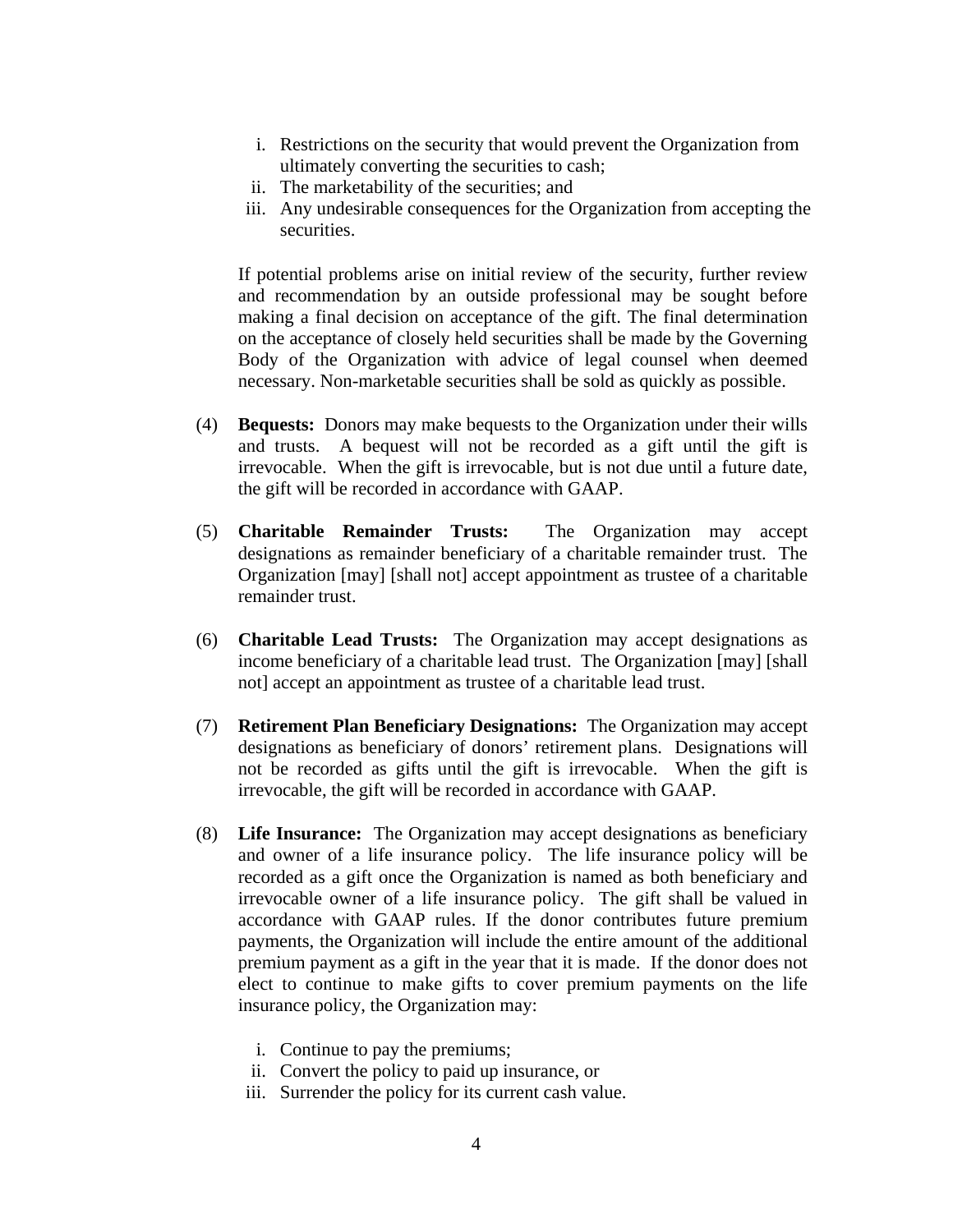Donors may name the Organization as beneficiary or contingent beneficiary of their life insurance policies. Designations will not be recorded as gifts until the gift is irrevocable. Where the gift is irrevocable, , the gift shall be recorded in accordance with GAAP.

(9) **Charitable Gift Annuities:** The Organization may offer charitable gift annuities. The minimum gift for funding is \$\_\_\_\_\_\_\_\_\_\_\_\_\_. The minimum age for life income beneficiaries of a gift annuity shall be \_\_\_\_\_\_\_\_\_. Where a deferred gift annuity is offered, the minimum age for life income beneficiaries shall be \_\_\_\_\_. No more than \_\_\_\_\_\_ life income beneficiaries will be permitted for any gift annuity. The Governing Body may make exceptions to these minimums.

*Payment Schedule.* Annuity payments may be made on a quarterly, semiannual, or annual schedule. The Governing Body may approve exceptions to this payment schedule.

*Illiquid Assets.* The Organization [may] [shall not] accept real estate, tangible personal property, or any other illiquid asset in exchange for current charitable gift annuities. The Organization may accept real estate, tangible personal property, or other illiquid assets in exchange for deferred gift annuities if there is at least a five (5) year period before the commencement of the annuity payment date, the value of the property is reasonably certain, and the Governing Body approves the arrangement.

*Handling of Funds.* Funds required as reserves for gift annuities should be established and maintained in accordance with applicable state insurance laws.

(10) **Real Estate:** Gifts of real estate may include developed property, undeveloped property, or gifts subject to a prior life interest.

*Environmental Review.* Prior to acceptance of real estate, the Organization shall require an initial environmental review of the property to ensure that the property has no environmental problem. If the initial inspection reveals a potential problem, the Organization shall retain a qualified inspection firm to conduct an environmental audit. The cost of the environmental audit shall be an expense of the donor.

*Title Binder.* A title binder shall be obtained by the Organization prior to the acceptance of the real property gift when appropriate. The cost of this title binder shall be an expense of the donor.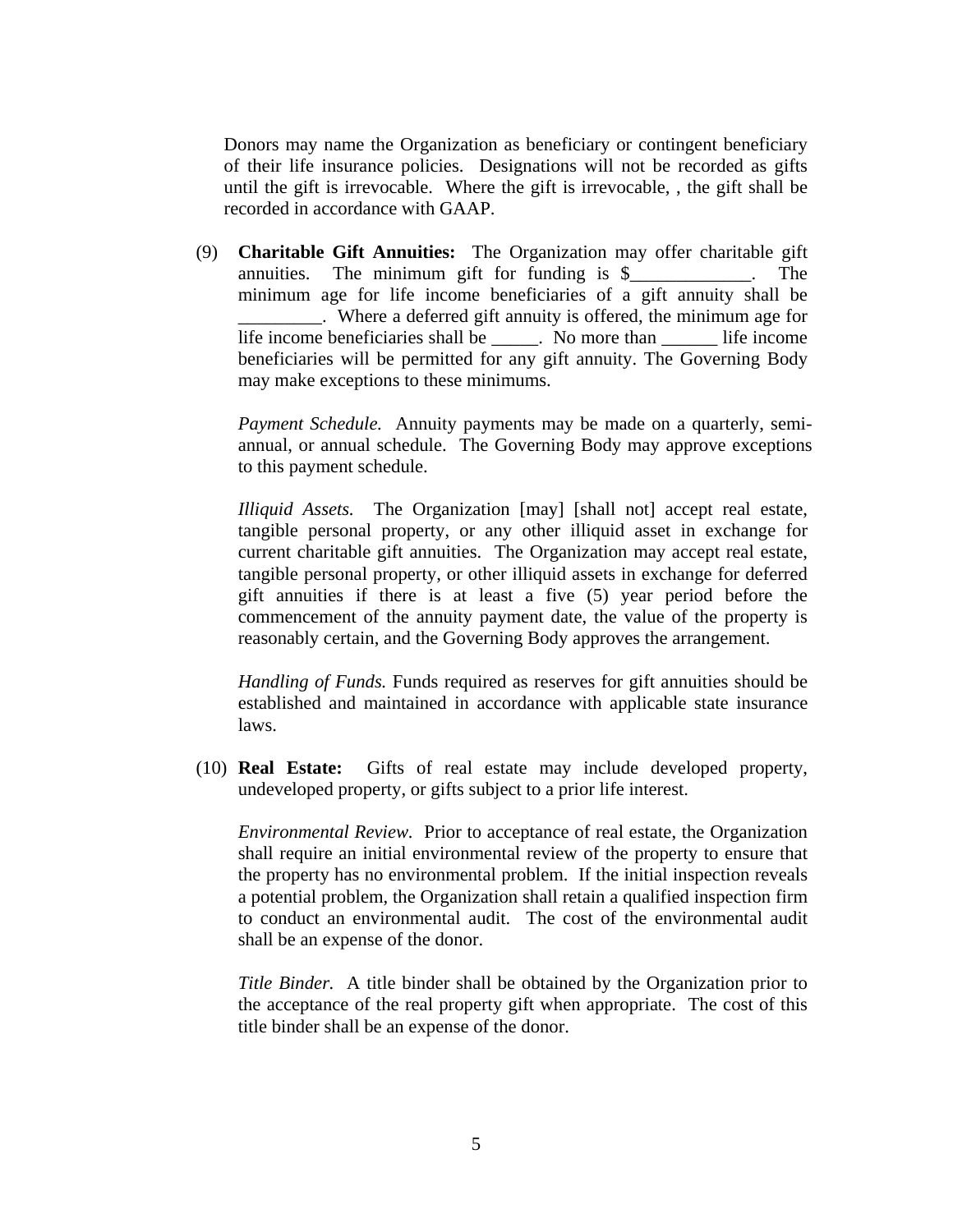*Factors for Acceptance*. The Governing Body and legal counsel shall review and decide whether to accept real property based on the following factors:

- i. Whether the property is useful for the purposes of the Organization;
- ii. The marketability of the property;
- iii. Any encumbrances, leases, restrictions, reservations, easements, or other limitations associated with the property;
- iv. Any carrying costs associated with the property, including insurance, property taxes, mortgages, notes or other costs;
- v. Any concerns which the environmental audit revealed.
- (11) **Remainder Interests in Property:** The Organization will accept a remainder interest in a personal residence, farm, or vacation property subject to the provisions of this Paragraph 4. The donor or other occupants may continue to occupy the real property for the duration of the stated life. At the death of the life tenant(s), the Organization may use the property or reduce it to cash. Expenses for maintenance, real estate taxes, and any property indebtedness shall be paid by the donor or primary beneficiary.
- (12) **Oil, Gas, and Mineral Interests:** The Organization may accept oil and gas property interests when appropriate. The Governing Body and legal counsel shall review and decide whether to accept oil, gas, and mineral interests subject to the following limitations:
	- i. Gifts of surface rights should have a value of \$\_\_\_\_\_\_\_\_\_\_\_ or greater.
	- ii. Gifts of oil, gas and mineral interests should generate at least \$\_\_\_\_\_\_\_\_ per year in royalties or other income (as determined by the average of the three years prior to the gift).
	- iii. The property should not have extended liabilities or other considerations that make receipt of the gift inappropriate.
	- iv. A working interest should only be accepted after consideration of potential liability and tax consequences.
	- v. The property should undergo an environmental review to ensure that the Organization has no current or potential exposure to environmental liability.
- (13) **Restricted Gifts:** A gift with restrictions will be accepted only if and when the restrictions are approved by the Governing Body.
- (14) **Named Funds:** A donor, or group of donors, may contribute and name a fund and restrict the use of the income or principal of the fund. Named funds require a minimum contribution of  $\frac{1}{2}$  and are subject to Governing Body approval like any other restricted gift.